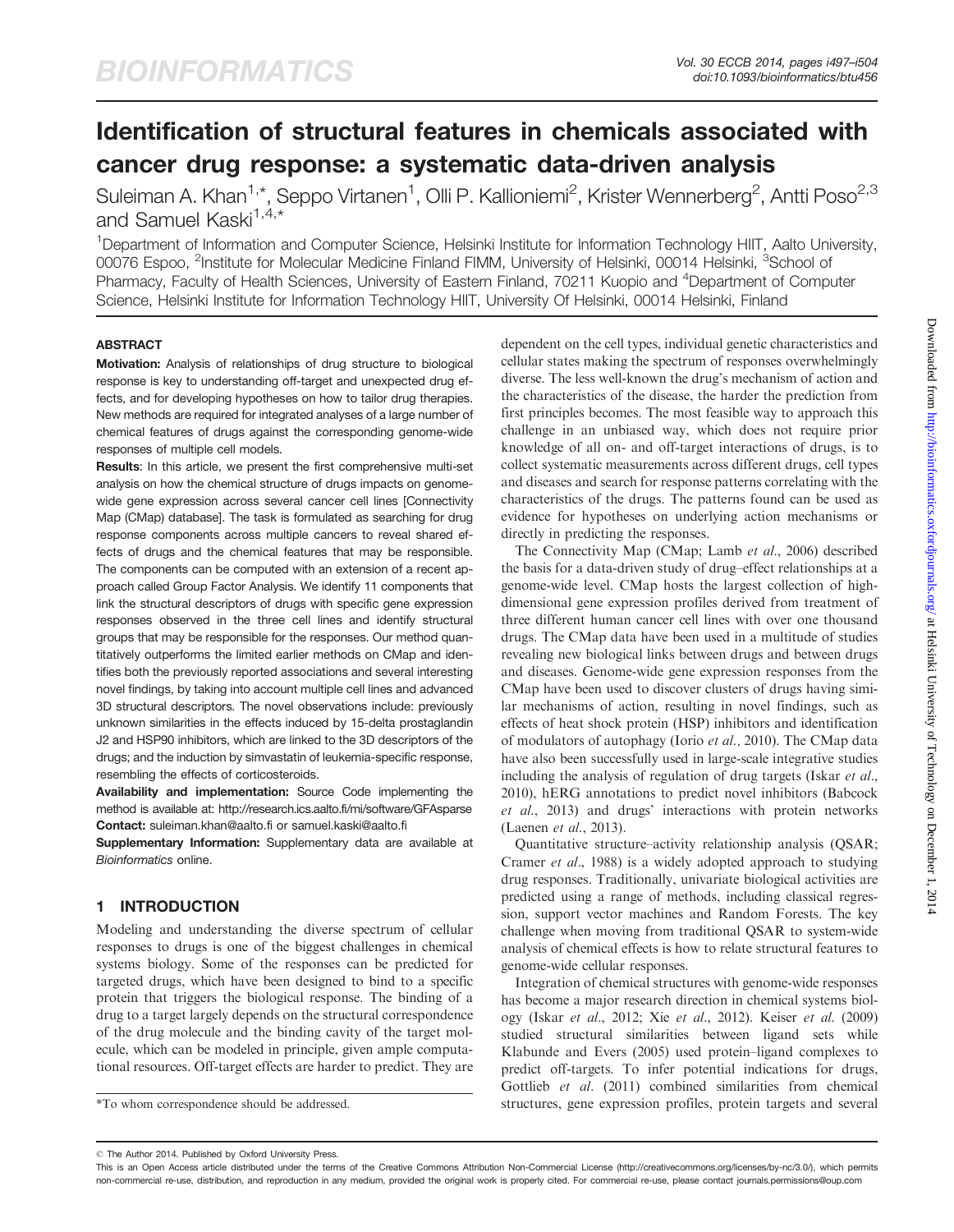other datasets. [Atias and Sharan \(2011\)](#page-7-0) modeled linkage between structural descriptors of drugs and their side effects using canonical correlation analysis (CCA; [Hotelling, 1936](#page-7-0)). Structures have also been used with genomic datasets to predict toxicity and complex adverse drug reactions (Russom et al[., 2013](#page-7-0)). Recently, [Menden](#page-7-0) et al. (2013) combined structures of drugs and mutation information of cell lines to predict drug cytotoxicity in a series of cell lines.

Relationships between structural descriptors of drugs and their gene expression profiles have also been studied. [Cheng](#page-7-0) et al. [\(2010\)](#page-7-0) examined similarities between chemical structures and molecular targets of 37 drugs that were clustered based on their bioactivity profiles. Low et al[. \(2011\)](#page-7-0) classified 127 rat liver samples to toxic versus non-toxic responses, based on combined drug-induced expression profiles and chemical descriptors, and identified chemical substructures and genes that were responsible for liver toxicity. In a broader setting, when the goal is to find dependencies between two data sources (chemical structures and genomic responses), correlation-type approaches match the goal directly, and have the additional advantage that a predefined classification is not required. [Khan](#page-7-0) et al. [\(2012\)](#page-7-0) generalized structure response analysis to multivariate correlations with CCA on the CMap. Because of the limitations of classical CCA, their study was restricted to a limited set of descriptors (76) and genomic summaries (1321 genesets), and did not attempt to take into account the data from the three separate cell lines.

In this article, we present the first probabilistic approach to the problem of integrated analysis of effects of chemical structures across genome-wide responses in multiple model systems. We extend the earlier work in three major ways: (i) instead of using only two data sources (as in classical CCA), we used the recent Bayesian group factor analysis (GFA) method ([Virtanen](#page-7-0) et al[., 2012\)](#page-7-0) that generalizes the analysis to multiple sources, here three cell lines and two sets of chemical descriptors. (ii) Our Bayesian treatment with feature-level priors enabled us to cope better with the uncertainties in the high-dimensional data. (iii) We included a more informative set of 3D chemical descriptors to complement the widely used 2D fingerprints, which are recognized to only explain limited aspects of drugs ([Schneider,](#page-7-0) [2010\)](#page-7-0).

Our goal was to uncover the big picture of relationships between chemical structure parameters and genome-wide responses, in a data-driven fashion ([Fig. 1](#page-2-0)). The data came from CMap, 11 327 gene expression responses in three cell lines (HL60-Blood Cancer/Leukemia, MCF7-Breast Cancer and PC3-Prostate Cancer; Lamb et al[., 2006](#page-7-0)) and from two sets of chemical descriptors: 780 3D Pentacle descriptors of drugs (Duran et al[., 2008](#page-7-0)) and 2769 functionally relevant structural fragments (FCFP4; Glen et al[., 2006](#page-7-0)) as 2D fingerprints of the drugs. These five datasets consist of samples from the 682 drug treatments, coupled by the detailed drug identity. We analyzed the statistical relationships between the datasets by decomposing them into a set of interpretable components. Our method quantitatively outperformed previous studies, thereby validating the approach. We rediscovered findings reported earlier as well as identified novel drug associations and detailed structure response relationships.

## 2 METHODS

## 2.1 Gene expression datasets

We used the CMap (Lamb et al[., 2006\)](#page-7-0) gene expression data as a measure of the biological response of the three cancer cell lines to drug treatments, forming the gene expression datasets. The CMap hosts over 7100 gene expression profiles including technical replicates treated with 1309 drugs and is the largest available resource of its kind. Responses from a subset of these drugs (682) were measured on all of the three cell lines, namely, HL60 (leukemia), MCF7 (breast cancer) and PC3 (prostate cancer cell line).

We obtained the raw gene expression profiles from the CMap and used the data from the most abundant microarray platform (HT-HG-U133A). The data were preprocessed using the Robust Multiarray Averaging (RMA; [Irizarry](#page-7-0) et al., 2003) and drug treatment versus control (log2) differential expression was calculated batchwise (Khan et al[., 2012\)](#page-7-0). Technical replicates were merged by taking the mean of each gene. This resulted in gene expression profiles for the 682 drugs having measurements over all three cell lines. To reduce noise, we adapted the approach of Iorio et al. [\(2010\)](#page-7-0) for our setting, by retaining the expression of top 2000 up- and 2000 downregulated genes for each sample, while considering the rest as noise (set to zero). The threshold was large to retain diverse effects and removed small values. These profiles formed three biological response datasets (one for each cell line), each being a differential gene expression matrix of 682 drugs times 11 327 genes.

## 2.2 Chemical descriptor datasets

The chemical space of drugs was represented using two different types of chemical descriptors, namely, the 2D fingerprints 'FCFP4' and 3D descriptors 'Pentacle'. The FCFP4 (functional connectivity fingerprints of radius 4; Glen et al.[, 2006\)](#page-7-0) are circular topological fingerprints designed specifically for structure–activity modeling and similarity searching. They are rapidly computable and heavily used in a wide variety of applications [\(Rogers and Hahn, 2010](#page-7-0)). Each dimension of the fingerprints represents a certain 2D fragment of the compounds, interpretable as presence of certain substructures, typically stereochemical information, and allows easy visual inspection of structures. Therefore, FCFP4 can be used to identify the core 2D substructures that make compounds structurally similar and are responsible for biological activity.

The more complex 3D descriptors Pentacle [\(Duran](#page-7-0) et al., 2008) capture the functional properties of the compounds using molecular interaction fields. They are able to group together compounds with dissimilar chemical structures and yet having the same type of molecular field properties. This is especially important in our study where the aim is to find small molecules that share biological functions despite structural dissimilarity. Most of the traditional fingerprints, like MACCS (Molecular Access System) and FCFP4, are superior to recognize 2D structural similarity but unfortunately unable to recognize structurally unrelated and yet biologically similar compounds binding into the same binding pocket. The opposite is true with most (if not all) field-based similarity methods like Pentacle, which find more effective distant similarities; therefore, we decided to combine both approaches. In the earlier work, [Khan](#page-7-0) et al. [\(2012\)](#page-7-0) had used VolSurf descriptors to represent molecular properties. Although VolSurf is an optimal method for physicochemical properties estimation, it is not able to describe pharmacophore features extensively, unlike the Pentacle descriptors, and thus is not an option in our study.

Pentacle field distance descriptors were computed using Pentacle v 1.0.4 [\(http://www.moldiscovery.com/soft\\_pentacle.php](http://www.moldiscovery.com/soft_pentacle.php)), by Molecular Discovery. The descriptors were calculated for all the available 10 probe sets, namely,  $D^2$ ,  $O^2$ ,  $N^2$ ,  $T^2$ , DO, DN, DT, ON, OT, NT, where D is dry probe to represent hydrophobic interactions, O is carbonyl oxygen probe to represent hydrogen bond donor feature of the molecules and N flat probe of Nitrogen is the hydrogen bond acceptor, while T is TIP probe representing shape of the molecule, in terms of steric hot spots.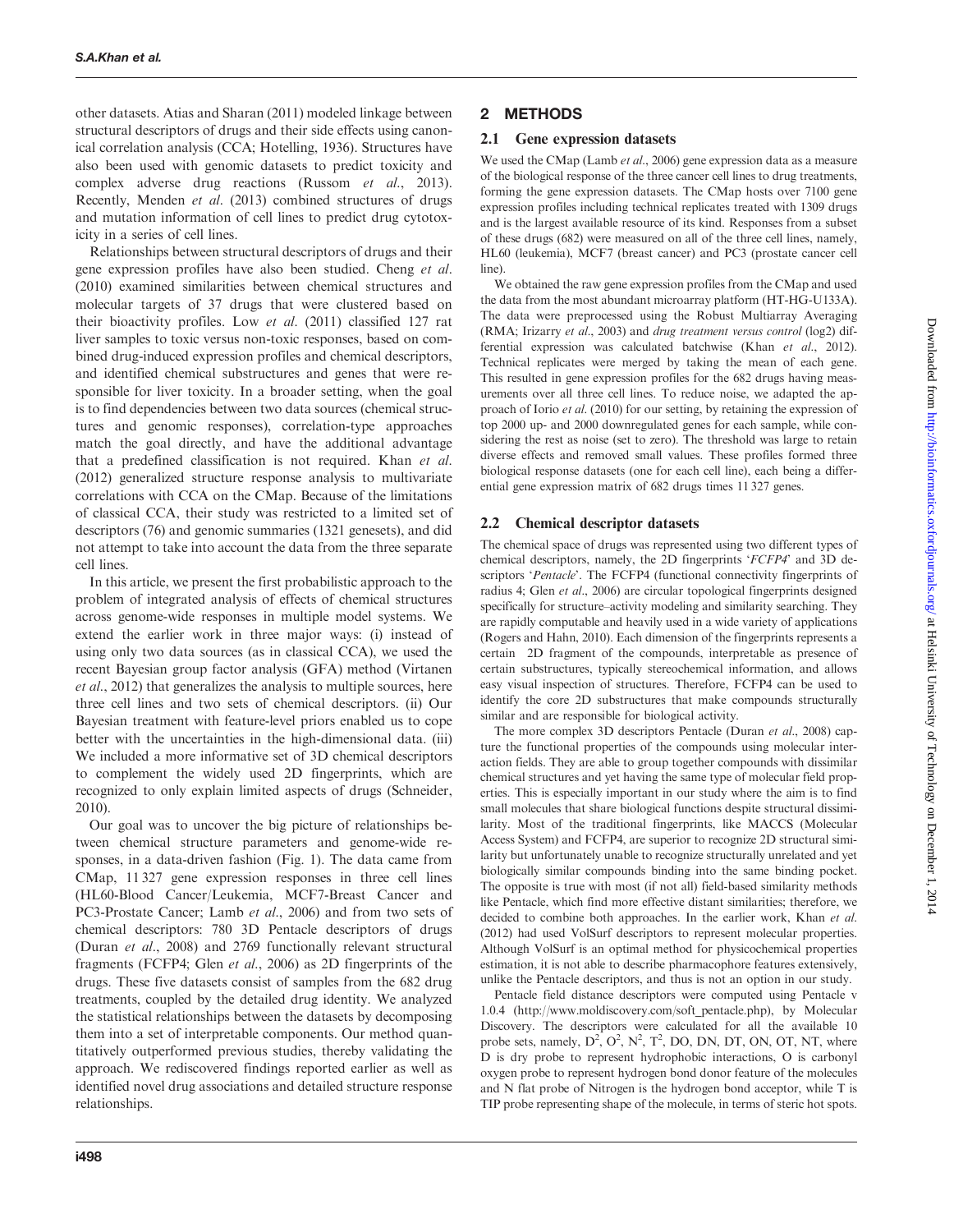<span id="page-2-0"></span>

Fig. 1. Overview of the symmetric multi-structure to multi-response decomposition. (A) The five datasets spanning the common 682 drugs are (B) decomposed into components by GFA. Components of Type 1 represent shared patterns in both chemistry and biology, whereas Type 2 describes biology-only or chemistry-only variation (not as useful in our case). (C) Each shared component identifies key structures and genes of an underlying biological process

For each probe set, 78 descriptors were obtained, representing the interaction potentials of probes at different distances, resulting in 780 descriptors in total. Distances in the Pentacle descriptors are true distances between putative interaction sites (hot spots) and are thus connected to the size of the compound and distances between potential pharmacophoric features. This results in a  $682 \times 780$  data matrix, with each row being a drug and the 780 columns representing the Pentacle descriptors. This forms the first chemical dataset in our study.

The 2D FCFP4 represent the chemicals as structural fragments. In FCFP, the fragments are not predefined, rather computed dynamically and thus can represent variation in novel structures. The FCFP4 fingerprints were computed using Pipeline Pilot Student Edition software [\(http://accelrys.com/products/pipeline-pilot/\)](http://accelrys.com/products/pipeline-pilot/), by Accelrys. A total of 2769 unique structural fragments are found, and the fingerprints are represented as a matrix of 682 compounds  $\times$  2769 fragment descriptors. This forms the second chemical dataset in our study.

### 2.3 Model: GFA

We search for relationships between chemical descriptors and biological responses, as clues to the key underlying biological processes. GFA is a model designed to capture such relationships (statistical dependencies) by explaining a collection of datasets ('views') by a set of factors or components, which form a combined low-dimensional representation ([Virtanen](#page-7-0) et al[., 2012](#page-7-0)). In the multi-view setting, each component is active in a subset of the datasets and is a simplified model of an underlying process visible in those sets. The task solved by GFA is to separate the shared components that capture the structure–biology relationships from the rest of the data: the former are visible in all or a subset of the datasets, whereas components active in a single view describe variation specific to that particular view or noise.

Given a collection of M datasets  $X^{(1)} \in R^{N \times D_1} \dots X^{(m)} \in R^{N \times D_M}$ , consisting of N co-occurring samples  $x_n^{(m)}$ , GFA finds a set of latent components (with upper limit  $K$ , see below). Each dataset is assumed to have been generated as a linear combination of latent components  $Z \in R^{N \times K}$ ,

with weights of the combination given by a loadings matrix  $W^{(m)} \in R^{D_m \times K}$ : Assuming normal distributions for simplicity, the model is

$$
x_n^{(m)} \sim Normal(W^{(m)}z_n, \Sigma^{(m)}),
$$
  
\n
$$
z_n \sim Normal(0, I),
$$
 (1)

where  $z_n$  is the  $n^{th}$  row of Z, and  $\Sigma^{(m)}$  is a diagonal noise covariance matrix. GFA is special in that the projections  $W$  are required to be group-wise sparse, *i.e.* all the elements  $W_{:,k}^{(m)}$  are set to zero for the components  $k$  that are not active in the  $m<sup>th</sup>$  dataset. The components with non-zero projections between two or more views capture dependencies between the views.

To increase the interpretability of the model, we extend GFA by introducing element-wise sparsity in addition to the group sparsity for the projection matrices, matching the biological prior assumption that each process typically activates only a subset of genes. We introduce elementwise automatic relevance determination (ARD; [Neal, 1995](#page-7-0)) prior for the projection weight matrices, pushing irrelevant weight values  $W_{d,k}^{(m)}$  toward zero and making each component element-wise sparse. For the group sparsity, we apply the group spike and slab prior where the binary variable  $H_k^{(m)}$  controls the activity of the  $k^{th}$  component in the group m. The prior is

$$
W_{d,k}^{(m)} \sim H_k^{(m)} \text{Normal}\Big(0, (\alpha_{d,k}^{(m)})^{-1}\Big) + \Big(1 - H_k^{(m)}\Big)\delta_0,
$$
  
\n
$$
H_k^{(m)} \sim \text{Bernoulli}(\pi_k),
$$
  
\n
$$
\pi_k \sim \text{Beta}(\alpha^{\pi}, b^{\pi}),
$$
  
\n
$$
\alpha_{d,k}^{(m)} \sim \text{Gamma}(\alpha^{\alpha}, b^{\alpha}).
$$
\n(2)

If  $H_k^{(m)}$  becomes zero, all values in  $W_{:,k}^{(m)}$  will be set to zero. To complete the model description, we set an uninformative before the diagonal elements of the precision matrix  $(\Sigma^{(m)})^{-1}$ . Here we made two assumptions, (i)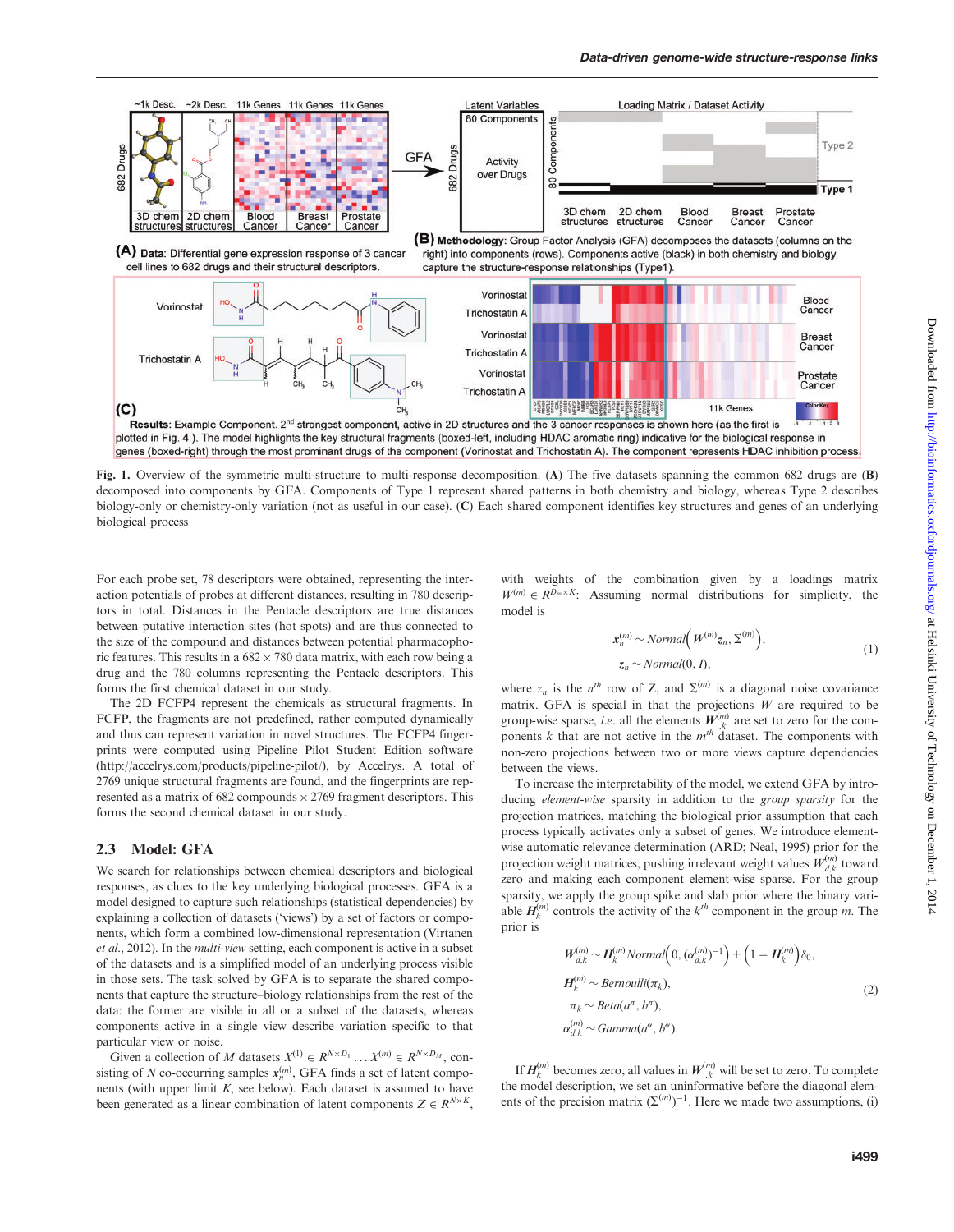normal distributions for simplicity and (ii) sparsity. Sparsity was implemented by combining the previously (Klami et al[., 2013\)](#page-7-0) separately used beta-Bernoulli formulation and the element-wise normal-gamma ARD.

We represent our  $(M = 5)$  datasets as matrices of drugs versus features. The rows represent the samples (drugs), and the columns are the features (genes or chemical descriptors). Drugs pair all the views, i.e. a row in all matrices corresponds to the same drug. A total of  $N = 682$ drugs were used in the study. The features of the chemical descriptors, Pentacle (m = 1) and FCFP4 (m = 2) are  $D_1 = 780$  Pentacle probe fields and  $D_2 = 2769$  fragments, respectively. The biological responses of the three cell lines ( $m = 3,4,5$ ) are represented by differential expression of  $D_m = 11327$  genes each.

The hyperparameters are set to  $a^{\alpha}$ ,  $b^{\alpha} = 10^{-3}$  and  $a^{\pi}$ ,  $b^{\pi} = 1$ , to obtain uninformative priors. We initialize the model by sampling the latent variables from the prior. The model parameters  $(W^{(m)}_{:,k}, H^{(m)}_k, \Sigma^{(m)}, \alpha^{(m)}_{d,k}, \pi_k, Z)$ are then learned from the data using Gibbs sampling. The number of components is optimally learned from data by initializing  $K$  to be large enough, such that sparsity assumptions push some to be inactive. Here for computational reasons, we set  $K = 80$ , a value significantly larger than the actual number of shared components, and let the noise model represent the rest of the data. For sampling, we ran 10 chains and selected for further analysis the one having its likelihood closest to the mean of non-outlier chains. The first 5000 samples were discarded as the burn-in, and the chain was run for 1000 more iterations, with a thinning factor of 5. The mean value of the samples was used as a representation of the model. As a sanity check, we verified that our shared components had over 70% similarity in top genes and descriptors with the second (nonused) chain. The model's complexity is  $O(NDK^2 + K^3)$  where  $D = \text{sum}(D_{1:M})$ . The current implementation ran for 5 days on a standard desktop computer consuming 6 GB memory.

For interpretation, we represent each component by listing the highvalued latent scores  $Z$  and projection values  $W$ . For the latent scores, we performed a permutation test to detect the most significantly (qvalue $<$ 0.05) activated drugs, while for the projections we inspected the top 30 elements.

### 3 RESULTS

Figure 2 gives an overview of the types of components discovered by the model. For studying structure–activity relationships, the most important are the components shared by one or more chemical view and one or more of the cancer subtypes. The components active in only the expression datasets represent drug responses not captured by the used chemical descriptors, and components only active in the chemical datasets represent biologically irrelevant structural variance. Additionally, components active in only a single dataset may represent dataset-specific noise. We found 11 shared components, which will be discussed below. The detailed structure–response relationships discovered from all the shared components are visualized in [Supplementary](http://bioinformatics.oxfordjournals.org/lookup/suppl/doi:10.1093/bioinformatics/btu456/-/DC1) [Figure S1](http://bioinformatics.oxfordjournals.org/lookup/suppl/doi:10.1093/bioinformatics/btu456/-/DC1) and tabulated in a usable format in [Supplementary](http://bioinformatics.oxfordjournals.org/lookup/suppl/doi:10.1093/bioinformatics/btu456/-/DC1) [Table S2.](http://bioinformatics.oxfordjournals.org/lookup/suppl/doi:10.1093/bioinformatics/btu456/-/DC1)

#### 3.1 Validation via chemical biology ontology

We started by quantitatively evaluating how closely related the drugs in the shared components are in terms of known chemical– biology relationships and compared our data with those of two previous studies (Iorio et al.[, 2010;](#page-7-0) Khan et al[., 2012\)](#page-7-0) that investigated drug actions using the same CMap database version.

The established chemical–biology relationships were obtained from the ontology Chemical Entities of Biological Interest



Fig. 2. Summary of the GFA components. The plot demonstrates activity (black is active) of each component ( $v$ -axis) over the five input datasets (x-axis). Each component is active in some or all of the datasets. Components shared by (active in) both chemical descriptor and expression datasets capture structure–response relationships



Fig. 3. Quantitative validation of chemical biology similarity of drugs in shared GFA components. Drugs in the same GFA component (blue squares) had a consistently higher mean average similarity  $(y-axis)$  in ChEBI than either of the earlier studies, and random sets of compounds, over the entire range of ChEBI path lengths  $(x-axis)$ . To access the relative contribution of the 3D descriptors we additionally plotted results with components containing them (dashed line) and components containing only 2D descriptors (dotted line), demonstrating that both descriptors are valuable. Error bars (red) are one stdandard over 1000 randomly generated sets

(ChEBI; [Degtyarenko](#page-7-0) et al., 2008), which is the largest such ontology of small compounds. ChEBI links compounds with respect to chemical structure, biological roles they are known to play and their applications. Examples of classifications are antibiotic, coenzyme and agonist (biological); donor, ligand, inhibitor (chemical); and pesticide, antiasthmatic (applications). ChEBI was downloaded as a graph and contained paths between 328 (of 682) of our compounds via 611 ontology terms [\(http://](http://www.ebi.ac.uk/chebi) [www.ebi.ac.uk/chebi\)](http://www.ebi.ac.uk/chebi).

The average similarity (inverse path distance) of drugs within the shared GFA components was consistently higher than the corresponding similarities of Khan et al[., \(2012\)](#page-7-0) and [Iorio](#page-7-0) et al., [\(2010\)](#page-7-0) and random sets of compounds (Fig. 3). The largest path length (16) in ChEBI linked all drugs, whereas the smallest (2) linked only the most similar. Interestingly, the difference in GFA and others on small path lengths was higher than that on larger ones, indicating that drugs closely connected in ChEBI were even better found by GFA.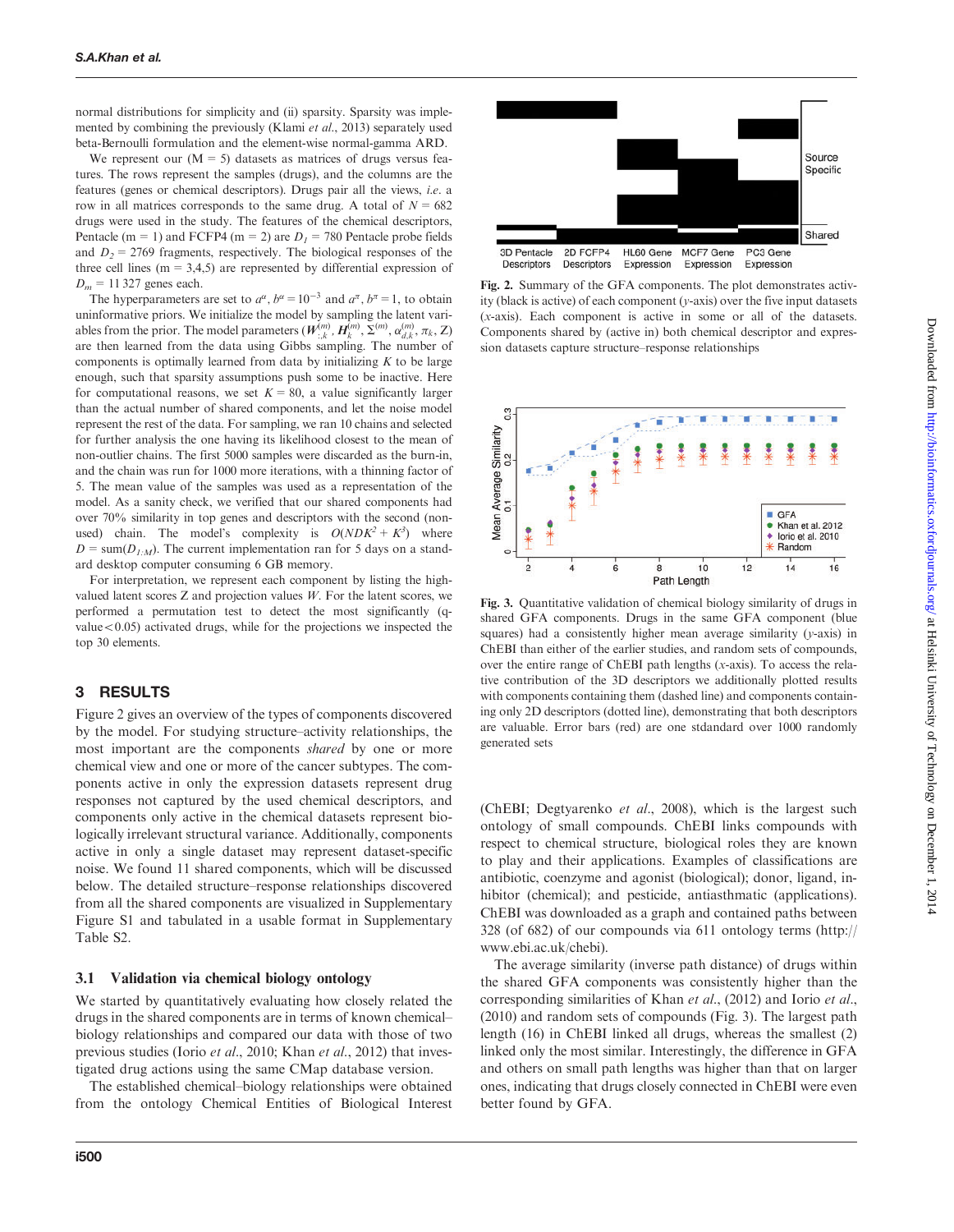|                 | Drug description                                                                                                                                                                              | Biological interpretation                                                                                                                                                                                                                                                            | Structural P.                          |
|-----------------|-----------------------------------------------------------------------------------------------------------------------------------------------------------------------------------------------|--------------------------------------------------------------------------------------------------------------------------------------------------------------------------------------------------------------------------------------------------------------------------------------|----------------------------------------|
| SP <sub>1</sub> | Antimetabolite (8-Azaguanine) used for antineo-<br>plastic activity and anisomycin a protein synthesis<br>inhibitor. 8-azaguanine has been used in leukemia<br>(Colsky <i>et al.</i> , 1955). | Protein synthesis inhibition in HL60 and PC3 cells<br>only. It could be interesting to explore 8-azaguanine<br>as an anti-prostate cancer drug. In a recent study, Wen<br><i>et al.</i> (2013) also indicated 8-azaguanine for potential<br>therapeutic efficacy in prostate cancer. | 2D ring structures of 8-<br>azaguanine |
| SP4             | Antiestrogen drugs                                                                                                                                                                            | Response visible in MCF7 (estrogen receptor) cell line<br>only.                                                                                                                                                                                                                      | Pentacle ON/ OT fields.                |

#### Table 1. Shared components having cell line-specific response

Note: The components (rows) are summarized by their top drugs (Column 1), biological response (Column 2) and the structural properties (Column 3).

### 3.2 Component interpretations

We next analyzed the shared components in detail. Each component connects a set of structural drug properties and gene expression changes, forming a hypothesis of a structure–activity relationship. A component can be characterized by the set of drugs that activate it the most, and by the set of genes that are expressed differentially when the component is active.

We first compared the findings with the two other studies that have investigated drug actions using the same CMap database (Iorio et al.[, 2010](#page-7-0); Khan et al[., 2012](#page-7-0)). Of the 11 shared GFA components, the majority of the drugs in seven components were similar to the clusters found by Iorio  $et$  al. [\(2010\),](#page-7-0) while three components captured structurally driven cell-specific responses they had missed. Compared with the other earlier study [\(Khan](#page-7-0) et al[., 2012](#page-7-0)), the majority of the drugs in 6 of the 11 GFA components matched a corresponding structure-response subcomponent of Khan et al[., \(2012\)](#page-7-0), again indicating conformance to known results. Our components also revealed several novel drug actions because of cell-type specificity and advanced 3D descriptors that were missed by both of these earlier studies, and are presented below.

Detailed interpretation of all the 11 shared components is presented in [Supplementary Table S1.](http://bioinformatics.oxfordjournals.org/lookup/suppl/doi:10.1093/bioinformatics/btu456/-/DC1) The components are numbered in the order of the amount of variation they captured; the cell line-specific components identified by the model are separately ordered with the prefix SP. One component (SP3) captured outlier response of a single drug and was omitted from further analysis.

The majority of the components captured effects shared among all the three cell lines, whereas five components had responses that were cell line-specific (Components SP1, SP2, SP4), dominant in a specific cell line (Component 7) or revealed some cell line specificity indications for an interesting drug (Component 1). The 2D structural features were active in most components, identifying similarities in structurally analogous drugs. The pentacle descriptors captured similarities in five components, four of which indicated novel responses of drugs that have not been reported before. We discuss these four novel components in detail below. One of them had cell line-specific effects (SP2), whereas the remaining cell line-specific components (SP1 and SP4) are summarized in Table 1.

Component 1 was characterized by cardenolides. The top seven drugs of the component, lanatoside C, digitoxigenin, digoxin,

digoxigenin, ouabain, helveticoside and strophantidin belonged to this class. The primary activity of the other drugs anisomycin, lycorine and cicloheximide is protein synthesis inhibition, and bisacodyl is used as a laxative through stimulation of secretion in the colon. Cardenolides act on  $\text{Na}^+/\text{K}^+$  pumps and are known for ion flux alterations. Interestingly, the other compounds of Component 1 also appeared to affect membrane potassium ion flux. Bisacodyl and anisomycin activate  $K^+$  flux, lycorine is known to reduce membrane potential (indicative of potassium efflux) and, indicative of affecting  $K^+$ , emetine needs to be administered with potassium to reduce cardiotoxicity. Interestingly, bisacodyl exhibited the response in MCF7 and PC3 cells only, suggesting that its target may be expressed selectively.

On the structural side, the top four FCFP4 fragments collectively represented the correct core 2D response triggering substructure in all the seven cardenolides, as detailed in [Figure 4](#page-5-0). The other two key drugs, bisacodyl and anisomycin, were different from cardiac glycosides in terms of 2D structures, but the Pentacle descriptors indicated potential field similarities on ON, OT and NT probes. These probes referred to existence of common structural pharmacophoric features: hydrogen bonding and shape-related features. The 3D descriptors may therefore indicate that these drugs bind the same ion channels as the cardenolides.

Component 3 captured protein synthesis inhibition. All drugs in the component are known to inhibit protein synthesis but each in a different way. The only exception, alexidine, is a derivative of clorhexidine, which is used as an antibacterial mouth wash. Interestingly, it has been described to have anticancer cell activity through an unknown target (Yip et al[., 2006](#page-7-0)). The model identified pentacle probe fields of D2, DO and DT (shape and lipophilicity-related probes) that relate alexidine's protein synthesis inhibition response with the known protein synthesis inhibitors.

Component 5 was HSP90 inhibition response. The component contains the three similar drugs geldanamycin, tanespimycin, alvespimycin, and on the 2D structure level dissimilar 15-delta prostaglandin J2 (PGJ2) and puromycin. Geldanamycin and its two analogs tanespimycin and alvespimycin are HSP90 inhibitors, and the latter two have been explored in the clinic as anticancer drugs. PGJ2 has also been described as having anticancer activity through an unknown mechanism, causing inhibition of several cancer survival signals. Puromycin is reported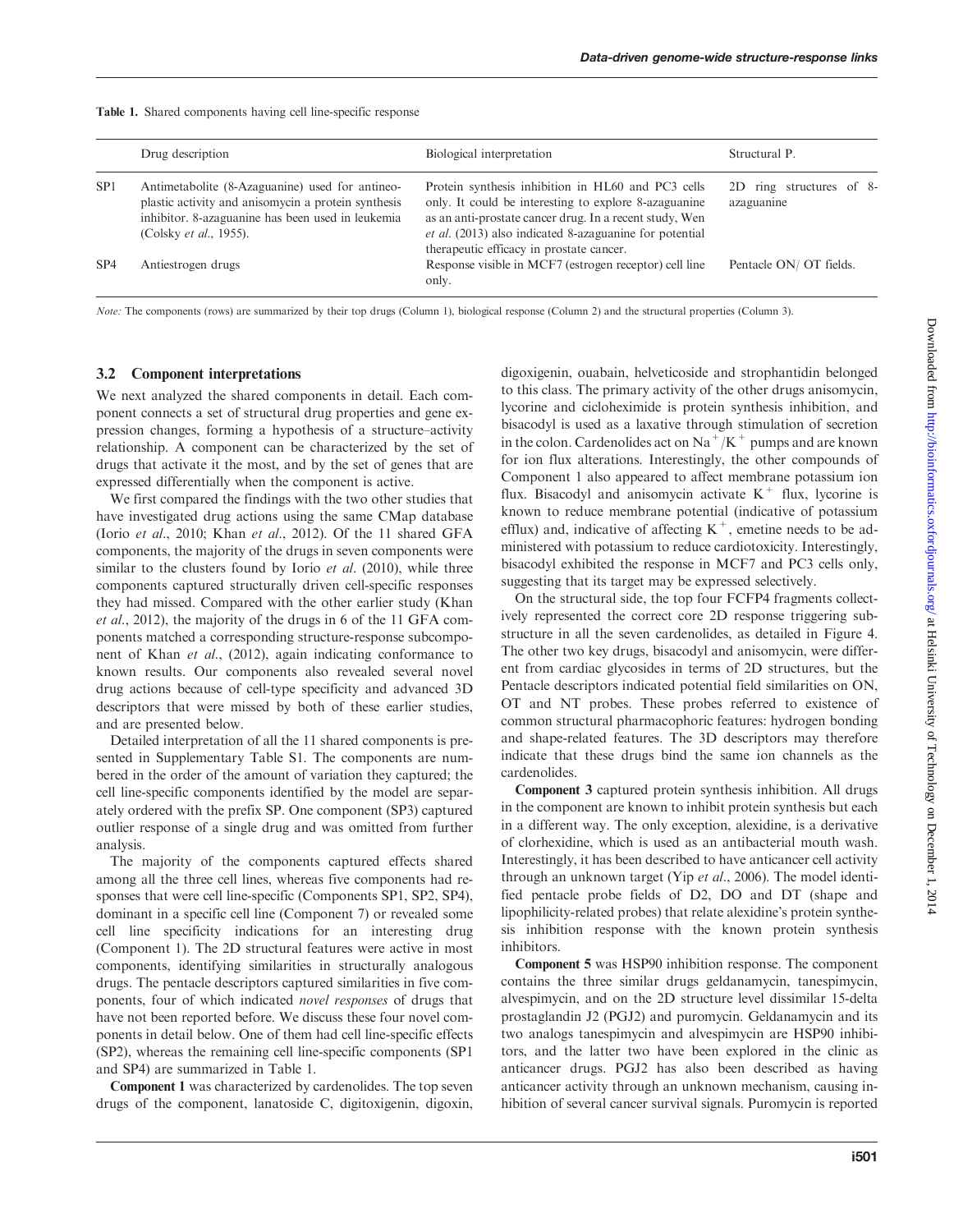<span id="page-5-0"></span>

Fig. 4. Structure identification in Component 1. Left: the top four FCFP4 structural fragments identified by the model as strongly relating to the response of the drugs (right). When combined, these fragments represent the core response triggering structure steroid backbone (shaded gray) in all the cardenolides

as an aminonucleoside antibiotic with a primary function of terminating ribosomal protein translation. At the response level, this component appeared to be strongly inducing a heat shock response with many HSP and related genes being upregulated (see [Fig. 5](#page-6-0), left). The expression profile strongly indicated that PGJ2 and puromycin are also inhibiting HSP90. PubChem drug-target data demonstrate that HSP90 targets have been reported as active in geldanamycin and its derivatives, while untested/unspecified for both puromycin and prostaglandin.

On the structural side, the 2D descriptors confirmed that puromycin and prostaglandin are dissimilar to the three geldanamycin analogs. However, the Pentacle descriptors clearly indicated that N2, DN and NT fields shared a strong pattern across all the five drugs. The patterns were only visible in features of smaller distances of these large molecules, indicating that only a small region of these compounds (polar atoms of all compounds) created the activity, whereas the rest of the structure is just needed to maintain the shape. This fitted well with the observation that the drugs are overall structurally dissimilar. At the smaller distances, the structure responsible for biological response was characterized by N2: ligands hydrogen bonding capacity, DN: hydrogen bonding and lipophilicity and NT: hydrogen bonding/shape-based descriptors. In geldanamycin and prostaglandin, this distance (see [Fig. 5](#page-6-0) where N2 descriptor is plotted) was connected to polar ring atoms and more precisely corresponding hydrogen bonding positions. These same positions, although in a different conformational arrangement (but with almost identical distance), are critical in the binding of geldanamycin to HSP90. Hence, while the expression data strongly argue for PGJ2 inhibiting HSP90 activity at some level, the structural information suggests that this effect could be through a direct binding to HSP90 enzymes.

Component SP2 was characterized by responses to a set of corticoids, other steroids such as etynodiol, and surprisingly different drugs simvastatin and repaglinide. There appears to be a dual response: an HL60-specific metabolic regulatory response and an HL60 and PC3-selective anti-inflammatory response [\(Fig. 6\)](#page-6-0) with the MCF7 not exhibiting these responses at all,

indicating that the relevant target or signal may be selectively expressed in HL60 and PC3 cells. Both simvastatin (a cholesterol-lowering HMG-CoA reductase inhibitor drug) and repaglinide (a diabetes drug) are highly dissimilar at the 2D level when compared with the corticosteriods, but both interestingly have been reported to have anti-inflammatory activities, likely because of targets other than the primary target(s). Once again, Pentacle descriptors capture the underlying similarities between these drugs through NT and N2 fields, suggesting that the common gene expression patterns induced by the different drugs (corticosteroids, simvastatin and repaglinide) is a result of binding the same targets.

## 4 CONCLUSIONS AND DISCUSSION

We extended the drug response analysis paradigm from standard QSAR, of relating drug properties and univariate responses, to finding relationships between specific structural descriptors of drugs with the genome-wide responses they elicit in multiple cell lines. The task was formalized as discovering dependencies between multiple datasets and addressed using the state-of-the-art method GFA. The approach identified structure–genomic response relationships as underlying components of the data and can be used as a tool for exploring such relationships from largescale measurement datasets.

We quantitatively validated our structure–response components over the established chemical–biology relationships of ChEBI and found them to be better than earlier studies ([Iorio](#page-7-0) [et al.,](#page-7-0) 2010; Khan et al[., 2012\)](#page-7-0) that did not account for separate cell lines and advanced 3D chemical descriptors. Moreover, several drug groups we identified were consistent with earlier studies, while several revealed interesting novel findings earlier studies had missed, demonstrating that our approach is viable for explorative multi-set structure–activity analysis. These novel findings were clearly attributed to separate cell lines and advanced 3D descriptors in our formulation. In a different setting, Yera et al[., \(2011\)](#page-7-0) found 3D similarity to be more important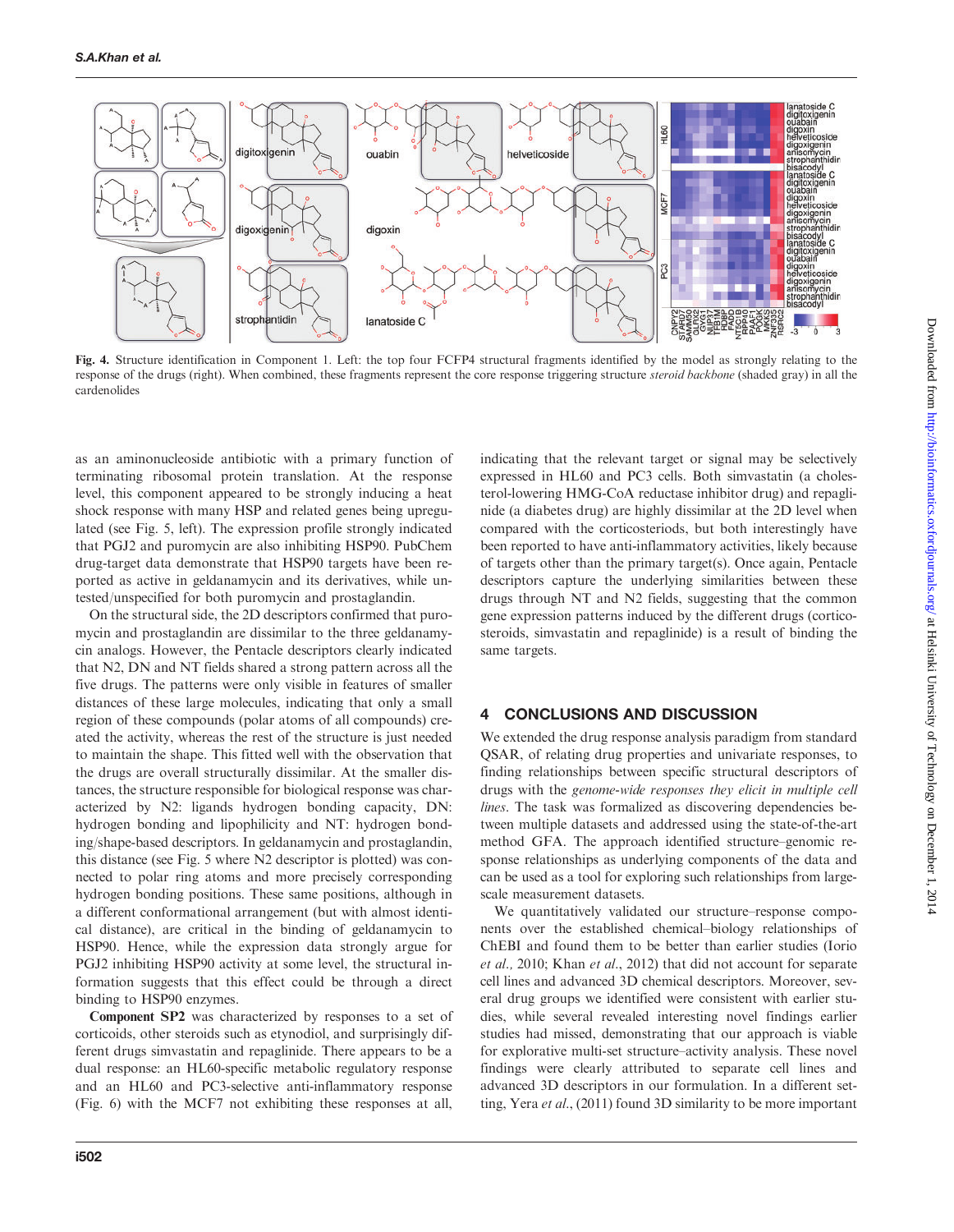<span id="page-6-0"></span>

Fig. 5. Component 5 identified a novel HSP90 response of prostaglandin. Left: gene expression response of the top seven drugs in the three cell lines (yaxis), over the top genes (x-axis) of the component, demonstrates HSP genes being strongly upregulated by the HSP90 inhibitors and by the strikingly different puromycin and prostaglandin. Right: N2 descriptor in geldanamycin and prostaglandin connected to several polar ring atoms (red and blue). The Pentacle feature (N2 distance range) found by GFA as related with HSP gene expression is represented with the yellow line



Fig. 6. SP2: corticosteroids showing response specific to HL60 cells, while only minor regulation in PC3 and not at all in MCF7

for off-target identification, and this was partially supported by our study as well.

The discovered components revealed interesting new findings of potential importance for revealing novel action mechanisms of drugs. The 2D fingerprints highlighted important core structural groups primarily responsible for activity of similar drugs, such as the identification of the steroid backbone in cardiac glycosides and aromatic ring in HDAC (Histone deacetylases) inhibitors. The joint analysis of data from multiple cell lines with advanced 3D Pentacle descriptors allowed us to identify relationships

between drugs that were not known earlier. If validated, this suggests an approach that could significantly help in medicinal chemistry and drug design. For example, our data led to the identification of a previously unknown and novel shared mechanism of 15-delta prostaglandin J2 (PGJ2) and HSP90 inhibitors. Interestingly, PGJ2 and related prostaglandin analogs have repeatedly been described in the literature for having anticancer activities, but their mechanism of action has not been clarified before [\(Fionda](#page-7-0) et al., 2007; [Hegde](#page-7-0) et al., 2011; [Zimmer](#page-7-0) et al., [2010](#page-7-0)). Furthermore, our analysis revealed that simvastatin, a cholesterol-lowering drug, has a leukemia-specific response similar to a range of corticosteroids. This appears to be a significant finding as lovastatin, a close structural analog of simvastatin, was recently shown to selectively inhibit leukemic stem cells together with several steroids [\(Hartwell](#page-7-0) et al., 2013).

Such systematic explorations raise the possibility for targeted interventions and will become a growing trend in the future as more large-scale datasets like the CMap will become available. For drug designers, it opens up the opportunity to tailor drug molecules to match a desired gene expression fingerprint. For medicinal chemists, it could help to increase understanding of action mechanisms of existing drugs and revealing potential onlabel and off-label applications for use in precision medicine.

## ACKNOWLEDGEMENTS

We thank Pekka Tiikkainen for generating the FCFP4 descriptors.

Funding: This work was supported by the Academy of Finland [140057 and Finnish Centre of Excellence in Computational Inference Research COIN 251170]; the Jane and Aatos Erkko Foundation; and the FICS doctoral program.

Confiict of Interest: none declared.